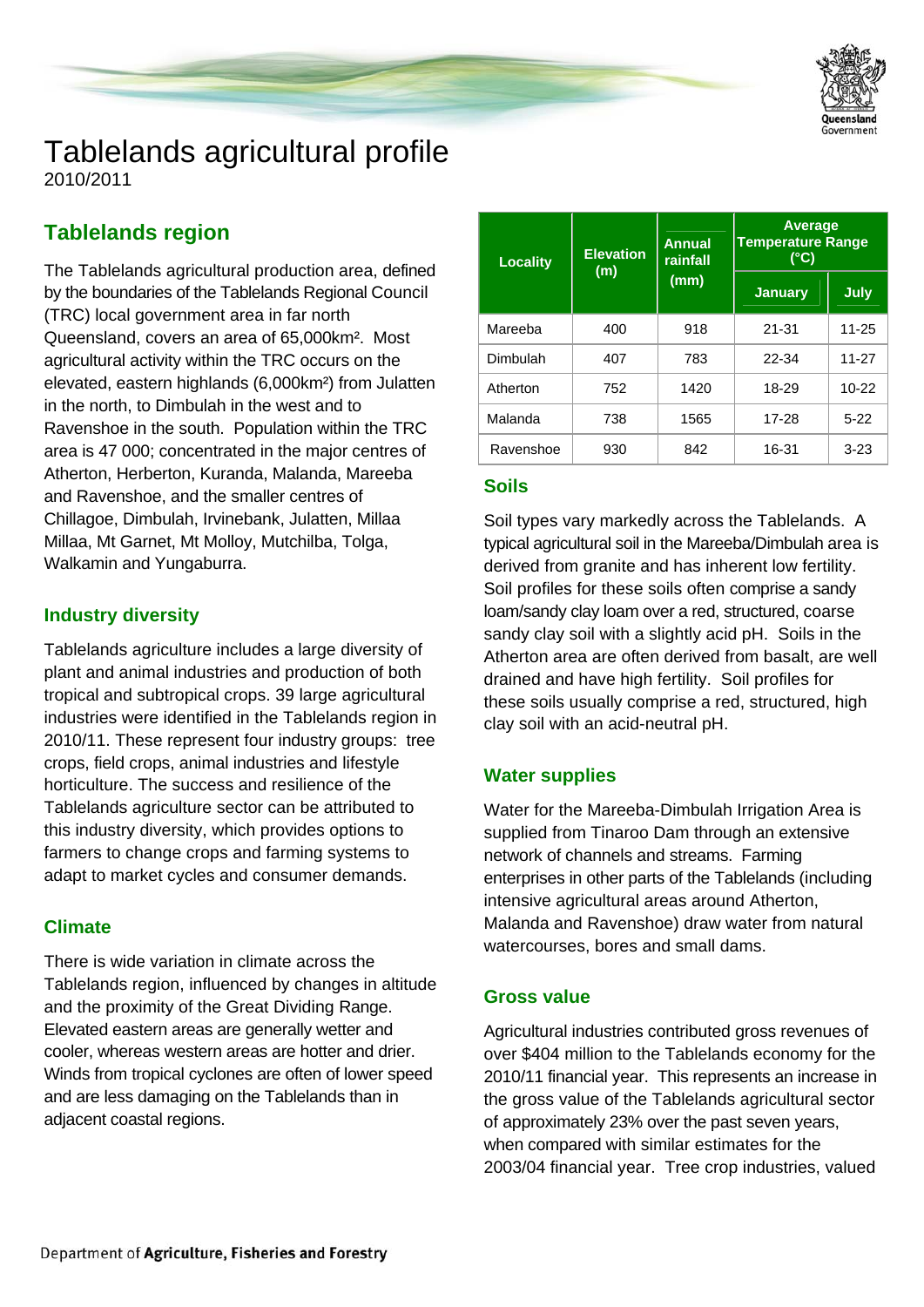at \$220 million, are the largest component of the Tablelands agriculture sector. Field crops (\$90 million), animal industries (\$79 million) and lifestyle horticulture (\$15 million) also contributed significantly to the local economy.

#### **Gross Value of Production\* of Tablelands Agriculture, 2010/11**

| <b>Agricultural</b><br>activity | Area<br>(ha) | No. of<br><b>Farms</b> | Volume<br>sold | Unit                | Gross<br>Revenue (\$) |
|---------------------------------|--------------|------------------------|----------------|---------------------|-----------------------|
| Aquaculture                     | 30           | 17                     | 423            | tonnes              | \$5,990,000           |
| Avocado                         | 850          | 70                     | 6,300          | tonnes              | \$28,978,206          |
| Banana                          | 1,272        | 33                     | 34,660         | tonnes              | \$95,188,720          |
| <b>Basil</b>                    | 38           | 9                      | 729,600        | bunches             | \$875,520             |
| Beef cattle                     | 550,000      | 500                    | 40,000         | head                | \$30,000,000          |
| Cashews                         | 240          | 1                      | 100            | tonnes              | \$190,000             |
| Citrus                          | 402          | 250                    | 6,672          | tonnes              | \$17,384,357          |
| Coffee                          | 215          | 7                      | 323            | tonnes              | \$2,580,000           |
| <b>Custard apples</b>           | 22           | 12                     | 220            | tonnes              | \$726,000             |
| Dairy cattle                    | 8,800        | 62                     | 56,000,000     | litres              | \$28,112,000          |
| <b>Flowers</b>                  | 40           | 28                     | 4,995,000      | stems               | \$3,996,000           |
| Forestry plantations            | 3600         | 10                     | 32,000         | cubic m             | \$2,162,000           |
| Grass seed                      | 2,061        | 35                     | 730            | tonnes              | \$6,679,600           |
| Hay                             | 3,168        | 55                     | 11,406         | tonnes              | \$1,900,998           |
| Honey                           | 0            | 124                    | 117            | tonnes              | \$386,595             |
| Legume seed                     | 853          | 20                     | 1,275          | tonnes              | \$2,986,500           |
| Longans                         | 135          | 20                     | 1,192          | tonnes              | \$3,575,700           |
| Lychee                          | 280          | 40                     | 1,019          | tonnes              | \$7,642,500           |
| Macadamia                       | 58           | 3                      | 145            | tonnes              | \$435,000             |
| Maize                           | 3,416        | 45                     | 16,876         | tonnes              | \$4,472,140           |
| Mango                           | 2,500        | 200                    | 13,975         | tonnes              | \$44,981,250          |
| Melons                          | 32           | 5                      | 1,072          | tonnes              | \$841,312             |
| Mixed fruit                     | 17           | 18                     | 207            | tonnes              | \$1,015,000           |
| Mixed vegetables                | 71           | 24                     | 2,156          | tonnes              | \$3,248,000           |
| Nursery production              | 100          | 20                     | n/a            | n/a                 | \$10,100,000          |
| Papaya                          | 200          | 15                     | 7,781          | tonnes              | \$15,561,000          |
| Passionfruit                    | 15           | 20                     | 225            | tonnes              | \$540,000             |
| Peanuts                         | 1,700        | 45                     | 7,000          | tonnes              | \$5,950,000           |
| Pineapples                      | 60           | $\overline{1}$         | 2,688          | tonnes              | \$3,327,100           |
| Pork                            | 20           | 6                      | 18,777         | head                | \$4,495,323           |
| Potatoes                        | 1,200        | 65                     | 30,000         | tonnes              | \$19,500,000          |
| Poultry (eggs)                  | 10           | $\overline{2}$         | 1,534,651      | cartons             | \$4,375,192           |
| Poultry (meat)                  | 40           | 10                     | 9,000,000      | birds               | \$5,850,000           |
| Pumpkins                        | 250          | 25                     | 8,700          | tonnes              | \$6,525,000           |
| Sugar                           | 7,941        | 68                     | 716,564        | tonnes              | \$27, 874,340         |
| Table grapes                    | 54           | 8                      | 324            | tonnes              | \$1,944,000           |
| Tea                             | 750          | $\overline{4}$         | 2,625          | tonnes              | \$2,625,000           |
| Tea-tree                        | 70           | 10                     | 21,000         | litres              | \$665,000             |
| Turf                            | 27           | 2                      | 221,645        | meters <sup>2</sup> | \$787,922             |
| <b>Totals</b>                   | 590,537      | 1,889                  |                |                     | \$404,467,275         |

## **Tree crops**

The banana industry, worth \$95.2 million is now the most valuable agricultural industry on the Tablelands. Significant new areas have been planted and banana prices in late 2010/11 were high due to damage from Tropical Cyclone Yasi to

coastal banana crops. The mango industry, representing the largest area of tree crops on the Tablelands, was valued at \$45 million. The Tablelands avocado industry has expanded in recent years although 2010/11 values (\$29 million) were impacted by yield losses from Tropical Cyclone Yasi. Other tree crop industries which have experienced significant growth over the past seven years include the citrus industry, particularly limes, (\$17.4 million) and the papaya industry (\$15.6 million), which have both nearly doubled in size.

Smaller Tablelands tree crop industries include lychee (\$7.6 million), longan (\$3.6 million),table grapes (\$1.9 million), custard apples (\$0.7 million), passionfruit (\$0.5 million), macadamias (\$0.4 million) and cashews (\$0.2 million). Mixed fruits including carambola, jackfruit, dragonfruit, low-chill stone fruit, and persimmons were collectively valued at \$1.0 million. Forestry plantations (Caribbean & hoop pine) were valued at \$2.2million.

## **Field crops**

The potato (\$19.5 million), peanut (\$6 million) and maize (\$4.5 million) industries are all traditional, wellknown Tablelands field crops and have all experienced declines in value and area planted over the past seven years. The sugar (\$27.9 million), grass seed (\$6.7 million), legume seed (\$3 million) and associated hay (\$1.9 million) industries have remained relatively stable over this same period.

Other important Tablelands field crop industries that have remained stable or have grown in value over the past seven years include pumpkins (\$6.5 millions), mixed vegetables (\$3.3 millions), pineapples (\$3.3 million), basil (\$0.9 million) and melons (\$0.8 million). The tea and coffee industries are valued at \$2.6 m each. The tea-tree oil and mulch industry, which was in decline for many years, is now valued at \$0.7 million.

## **Lifestyle horticulture**

The diverse and dynamic lifestyle horticulture sector is greatly affected by global economic trends and their influence on consumer confidence and spending. Production nurseries (\$10.1 million) are the largest lifestyle horticulture industry on the Tablelands despite recent declines in sales of plantation timber